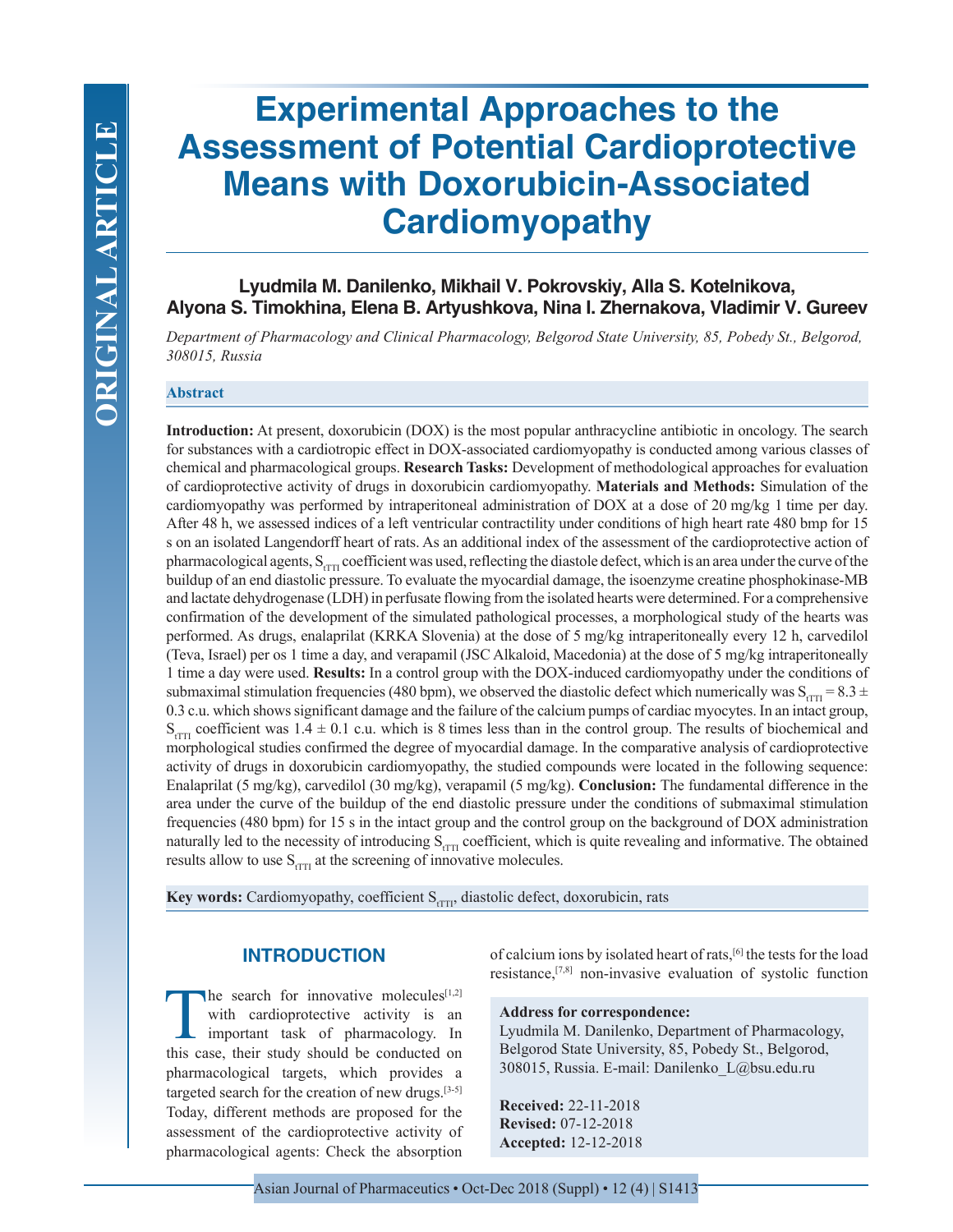of the heart by permanent wave Doppler echocardiography in dogs with mitral regurgitation,[9] and others. However, the performance, information, and reliability of these methods are insufficient. The introduction of new methods of assessment of the cardioprotective actions is an actual task. Among pharmacological models of cardiomyopathy, features of doxorubicin (DOX)-induced cardiomyopathy are a progressive decline in the contractility of the left ventricular myocardium and the development of the diastolic defect.<sup>[10]</sup> It is possible to overcome the cardiotoxicity of different ways.<sup>[11-17]</sup>

# **MATERIALS AND METHODS**

The experiments were performed on 50 adult Wistar rats weighing  $220 \pm 20$  g. All manipulations with animals were performed in compliance with the "European Convention for the protection of vertebrate animals used for experimental or other scientific purposes" (Derective2010/63/EU). All the experiments were approved by the local ethics committee (Protocol No. 7-2017 October 11, 2017).

All rats were divided into five experimental groups of 10 animals. The first group  $(n = 10)$ , control, were administrated intraperitoneally with physiological solution. The second group  $(n = 10)$  were administrated intraperitoneally with DOX (Teva) in a cumulative dose of 20 mg/kg, once. In three other groups on the background of administration of DOX (20 mg/kg), cardioprotectors which are most frequently used in cancer patients were administered: Enalaprilat (KRKA Slovenia) 5 mg/kg intraperitoneally every 12 h; verapamil (JSC Alkaloid, Macedonia) 5 mg/kg intraperitoneally once a day; and carvedilol (Teva, Israel) per os once a day. After 48 h, the hearts were removed from animals under Zoletil anesthesia (30 mg/kg). After the arrest of autonomic heart contractions, we isolated aorta and separated connective tissue. Then, the aorta was cannulated and we performed a retrograde perfusion of the heart by the Langendorff method with the Krebs-Henseleit solution. The contractile function of the heart was recorded with the help of a latex balloon inserted into the left ventricle cavity, connected to a pressure sensor, built into the apparatus for physiological studies of MP150 of BiopacSystems, Inc. (California, USA) and the original application program of the company "BiopacSystems, Inc." (California, USA). The balloon was filled with distilled water, the volume of which was sufficient to create enddiastolic pressure in the left ventricle at the level of 3–5 mmHg. Using the original software program AcqKnowledge of the "BiopacSystems, Inc." company (California, USA), all rats were performed the check of the contractility indices: Left ventricular pressure (LVP, mmHg), heart rate (HR, bpm), maximum contraction rate (+dp/dt<sub>max</sub>, mmHg/s), and maximum relaxation rate (-dp/dt<sub>max</sub>, mmHg/s). To a high HR stimulation (480 bmp), the metallic cannula was attached to a ground connector of an electrical stimulator and a left atrial was attached to a positive connector. After 20 min of perfusion, the heart was subjected to electrical stimulation pulses using the STM 200-1 device of the "BiopacSystems, Inc." company (California, USA) for 15 s.

To assess the myocardium functional capacity, we used a diastolic dysfunction coefficient or "diastolic defect"  $(S<sub>TTT</sub>)$ calculated from the dynamic curve of the intraventricular pressure. The area under the curve was calculated by adding of trapezoids areas, which is equal to the product of its height on the middle line. The  $S_{fTTI}$  coefficient was expressed in c.u.<sup>[10]</sup>

Biochemical markers of damage were evaluated by standard methods.[18]

The study of microscope slides, photography, and morphometry was performed using LeicaDM 4000 B microscope equipped with a video recording system and software for archiving and image analysis, Leica Application Suite Version 3.8.0. A measurement of the diameters of cardiomyocytes in the middle part on a strictly longitudinal sections was conducted. The use of a single set of equipment for preparatory and analytical stages with simultaneous processing of all the material provided the standardization of obtained morphological data.

## **RESULTS AND DISCUSSION**

The DOX-induced cardiomyopathy was characterized by the decline of myocardial contractility.

Functional tests with high-rate stimulation revealed the development of "diastolic defect" [Figure 1], and  $S_{\text{eff}}$ increased to  $8.3 \pm 0.3$  c.u., compared to the intact animals 1.4  $\pm$  0.1 c.u., i.e., 8-fold [Figures 1 and 2].

The ability of DOX to damage of cell membranes was assessed by the change in the activity of creatine phosphokinase (CPK-MB) and lactate dehydrogenase (LDH) in perfusate [Figures 3 and 4].



**Figure 1:** Stress test with submaximal electrical stimulation in Langendorff heart of rats with DOX-induced cardiomyopathy. Dynamic of pressure in the left ventricle (mm Hg) with high-rate stimulation of the heart (480 bmp) for 15 s. DOX (20 mg/kg) was administrated once 48 h before the experiment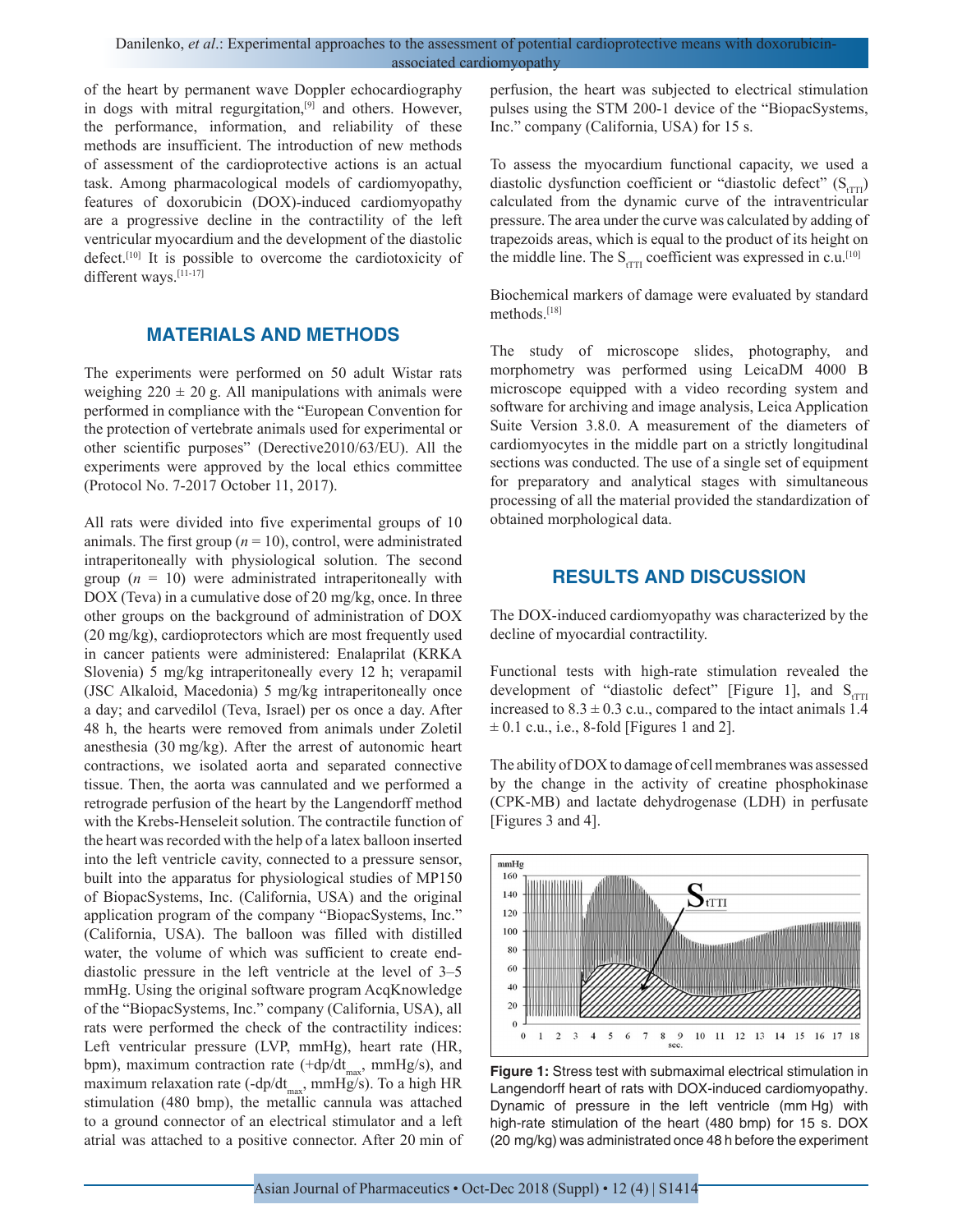**Table 1:** The effect of enalaprilat, carvedilol, and verapamil on the S<sub>tITT</sub> (c.u.), CPK-MB (IU/l), LDH (IU/l), and cardiomyocyte diameter ( $\mu$ m) on the background of the DOX-induced cardiomyopathy (20 mg/kg once in 48

|                              |                       | h) (M $\pm$ m; n=10) |                               |                             |
|------------------------------|-----------------------|----------------------|-------------------------------|-----------------------------|
| Group                        | $S_{\text{HT}}(c.u.)$ | CPK-MB (IU/I)        | LDH (IU/I)                    | Cardiomyocyte diameter (µm) |
| Intact animals               | $1.4 \pm 0.1*$        | $98.0 \pm 11.8^*$    | $263.0 \pm 24.9$ <sup>*</sup> | $8.1 \pm 0.3^*$             |
| DOX (20 mg/kg) control group | $8.3 \pm 0.3$ **      | 740.0±13.6**         | 1583.0±30.6**                 | $17.3 \pm 0.4**$            |
| Enalaprilat (5 mg/kg)        | $4.1 \pm 0.1^*$       | $449.1 \pm 10.1^*$   | $987.5 \pm 26.6^*$            | $12.6 \pm 0.2^*$            |
| Carvedilol (30 mg/kg)        | $4.6 \pm 0.2^*$       | $564.3 \pm 12.7$ *   | $1027 + 21.3*$                | $13.8 \pm 0.3^*$            |
| Verapamil (5 mg/kg)          | $5.7 \pm 0.3^*$       | $603.4 \pm 9.8^*$    | $1216.8 \pm 19.4*$            | $14.2 \pm 0.4*$             |

\*\**Р*<0.05 in comparison with the group of intact animals, \**Р*<0.05 in comparison with the control group, CPK-MB: Creatine phosphokinase, LDH: Lactate dehydrogenase, DOX: Doxorubicin



**Figure 2:** Stress test with submaximal electrical stimulation in Langendorff heart of rats with DOX-induced cardiomyopathy. Dynamic of pressure in the left ventricle (mmHg) with highrate stimulation of the heart (480 bmp) for 15 s. The intact group



**Figure 3:** The concentration of the creatine phosphokinase (CPK-MB) in perfusate. \**P* < 0.05 in comparison with the control group,  $*P < 0.05$  in comparison with the group of intact animals

The administration of DOX contributed to increase in the levels of CPK-MB and LDH in 7.1 and 8 times, respectively, in comparison with the intact group [Figures 3 and 4].

To confirm the functional and biochemical parameters, reflecting the development of cardiomyopathy on the background of DOX, the morphological studies were performed.



**Figure 4:** The concentration of the lactate dehydrogenase in perfusate. \**P* < 0.05 in comparison with the control group, \*\**P* < 0.05 in comparison with the group of intact animals



**Figure 5:** The myocardium of rat on the background of doxorubicin (20 mg/kg)

During the experiment in the hearts of animals of the control group, hypertrophy of cardiomyocytes of the left ventricle and increase in the size of nuclei and diameter in comparison with intact animals were observed [Figures 5 and 6].

A symptom of cardiomyopathy is hypertrophy of arterial wall of the heart, the thickness of which was  $26.5 \pm 0.5 \mu$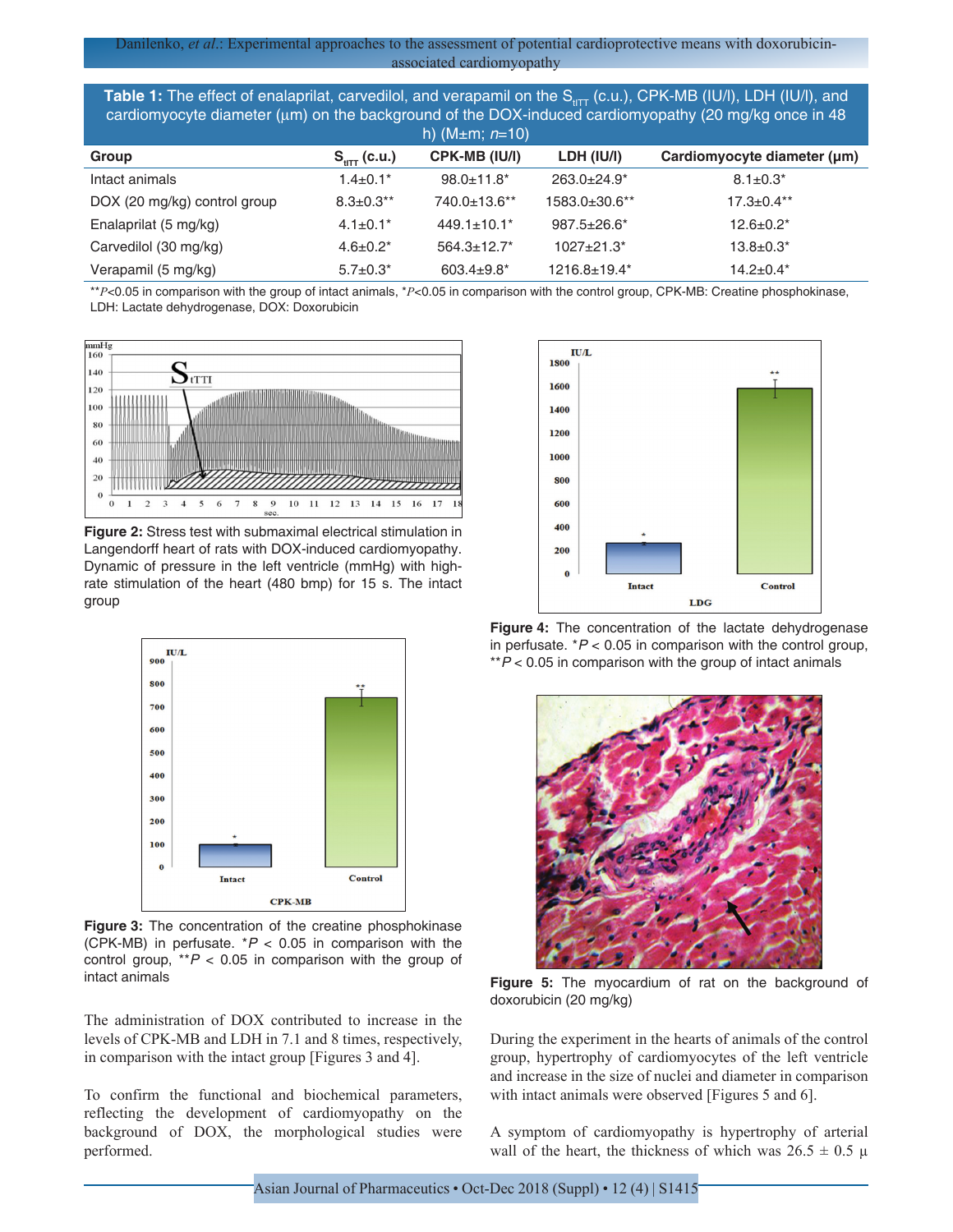Danilenko, *et al.*: Experimental approaches to the assessment of potential cardioprotective means with doxorubicin associated cardiomyopathy



**Figure 6:** The myocardium of the intact rat

(compared to thickness of the vessel walls of the intact animals  $10.3 \pm 0.8$  µm). Often hypertrophied vessels underwent morphological changes, indicating the development of cardiomyopathy. During the experiment, hypertrophy of left ventricular cardiomyocytes and an increase in the size of nuclei were found in the hearts of animals of the control group compared with intact animals of  $17.3 \pm$ 0.4  $\mu$ m control, and 8.1  $\pm$  0.3  $\mu$ m intact group. Therefore, the results of morphological studies found that the DOXinduced cardiomyopathy on the  $2<sup>nd</sup>$  day leads to the severe hypertrophy of cardiomyocytes and increasing diameter of cardiomyocytes [Table 1].

Thus, the functional, biochemical, and morphological changes demonstrate the development of pathology on the background of DOX (20 mg/kg) for 48 h, as expressed in the development of the diastolic defect when the high rate stimulation of the Langendorff heart of rats and the increase in the StТТI coefficient increased the levels of the damage markers CPK-MB and LDH in perfusate and hypertrophy of cardiomyocytes. The most informative indicator was the  $S_{\text{fTTI}}$  coefficient, reflecting the dynamics of the area under the curve of the intraventricular pressure. This coefficient allows to estimate the degree of myocardial damage with the simulation it in various ways, as well as cardioprotective effects of various cardiovascular drugs.

In the comparative analysis of cardioprotective activity of drugs in doxorubicin cardiomyopathy, the studied compounds were located in the following sequence: Enalaprilat (5 mg/kg), carvedilol (30 mg/kg), verapamil (5 mg/kg).

The obtained results allow to use  $S_{\text{tTTI}}$  at the screening of innovative molecules.

## **CONCLUSION**

The fundamental difference in the area under the curve of the buildup of the end diastolic pressure under the conditions of submaximal stimulation frequencies (480 bpm) for 15 s in the intact group and the control group on the background of DOX administration naturally led to the necessity of introducing  $S_{\text{tTTI}}$  coefficient, which is quite revealing and informative. The obtained results allow to use  $S_{fTTI}$  at the screening of innovative molecules.

# **REFERENCES**

- 1. Kravchenko DV, Beskhmelnitsyna EA, Korokin MV, Avtina TV, Sernov LN, Tishin AN, *et al*. Molecular screening of prospective candidates for TRPA1 ion channel selective antagonists. Res Result Pharmacol Clin Pharmacol 2016;2:63-6.
- 2. Bogus SK, Dukhanin AS, Kucheryavenko AF, Vinakov DV, Suzdalev KF, Galenko-Yaroshevsky PA. Pleyotropic antiaggregant effects of an innovative antiarrhythmic of class III SS-68, an indole derivative. Res Result Pharmacol Clin Pharmacol 2017;3:3-13.
- 3. Ragulina VA, Kostina DA, Dovgan AP, Burda YE, Nadezhdin SV. Nuclear factor kappa B as a potential target for pharmacological correction endotheliumassociated pathology. Res Result Pharmacol Clin Pharmacol 2017;3:114-24.
- 4. Danilenko LM, Klochkova GN, Kizilova IV, Korokin MV. Metabolic cardioprotection: New concepts in implementation of cardioprotective effects of meldonium. Res Result Pharmacol Clin Pharmacol 2016;2:95-100.
- 5. Reznikov KM, Gorbunova NS, Kolesnichenko PD, Tverskoy AV, Kostina DA, Bashkatova DA, *et al*. Search of new pharmaceuticals on the basis of darbepoetin in the treatment of ischemic stroke (review of literature). Res Result Pharmacol Clin Pharmacol 2017;3:125-36.
- 6. Zalozhnykh EA, Piskunova KA, Gordienko TO. Assessment of the cardiotoxicity of some drugs using the methods of registering the absorption of calcium ions by isolated heart of the rat. Int Stud Sci Bull 2016;4:148-9.
- 7. Yakushev VI, Filippenko NG, Kizilova IV. Research of dose-dependent endothelioprotective and cardioprotective activity of selective arginase II inhibitor in homocysteine-induced endothelial dysfunction. Res Result Pharmacol Clin Pharmacol 2016;2:42-5.
- 8. Skachilova SY, Kesarev OG, Danilenko LM, Bystrova NA, Dolzhikov AA, Nikolaev SB. Pharmacological correction of L-NAME-induced oxide deficiency with derivatives of 3-(2,2,2-trimethylhydrazinium) propionate. Res Result Pharmacol Clin Pharmacol 2016;1:36-41.
- 9. Asano K, Masui I, Masuda K, Fujiganata T. Noninvasive evaluation of systolic function of the heart by permanent wave doppler echocardiography in dogs with mitral regurgitation. Russ Vet J Small Domest Wild Anim 2005;4:28-30.
- 10. Shakhno E, Savitskaya T, Pokrovskaya T, Yakushev V, Pokrovsky M, Grinshpan D. Use of Larginine immobilised on activated carbon for pharmacological